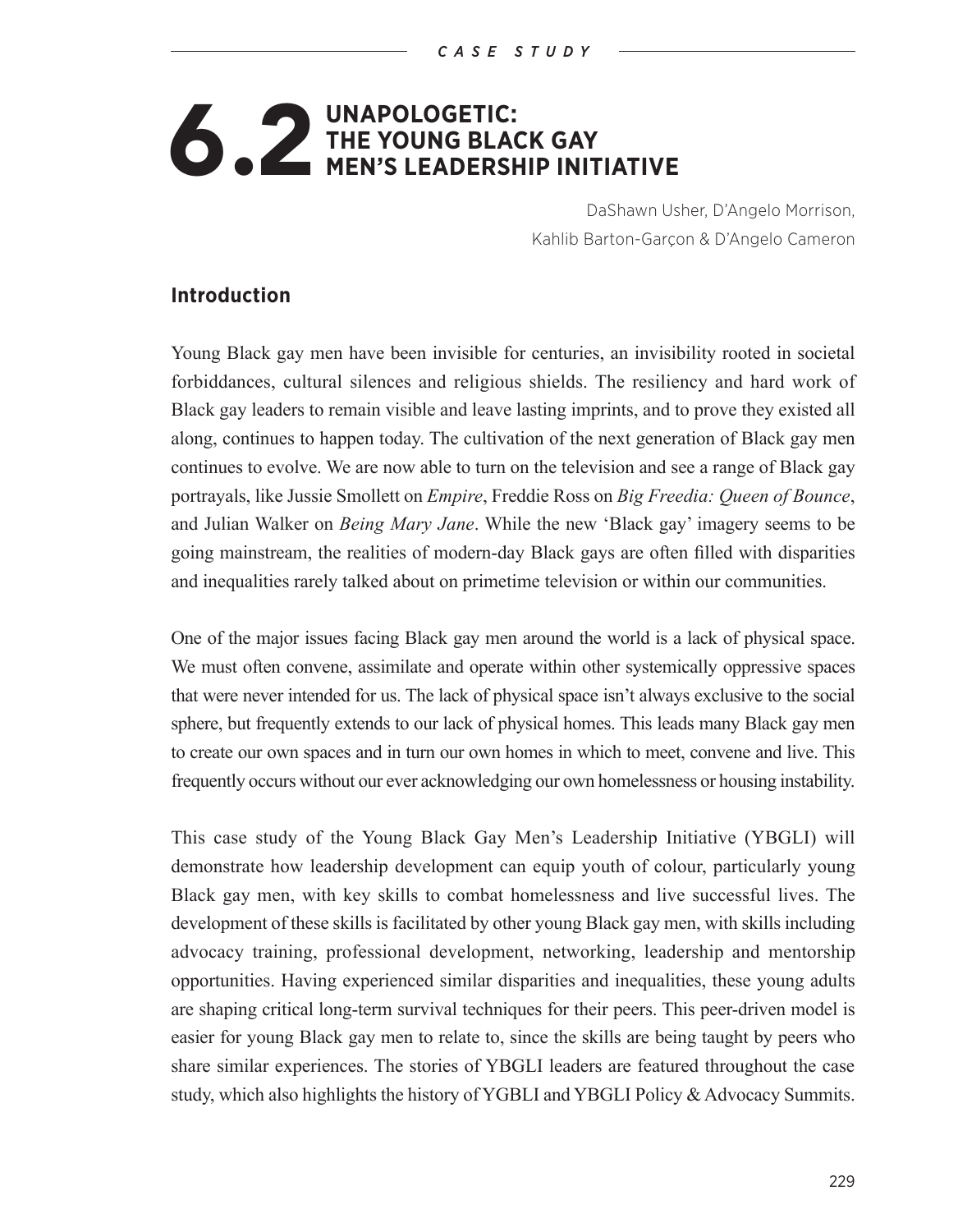*YBGLI connected me to a network of individuals that ultimately met my needs when I was experiencing homelessness. I was introduced to the initiative after expressing interest in being involved in LGBT advocacy. At the time, I was new to the work of HIV prevention, and after travelling to Baltimore for the 2015 YBGLI Policy and Advocacy Summit, I was embraced by a group of young Black men who said they were my brothers, although this was the first time we'd ever met. It wasn't until much later that I understood what that would mean.* 

*While experiencing homelessness, it became very difficult for me to access my HIV medication. I would miss doctor's appointments and eventually my doctor refused to write prescriptions. In reality, it wouldn't have made a difference if she did prescribe my medication, because I never knew where I would end up sleeping and whether my medication would be near me. It became very difficult for me to adhere to the regimen I had become accustomed to.* 

*I was exhausted. My body, soul and mind were all affected by not having a stable place to lay my head each night, and I needed to remedy this issue fast. This is where my YBGLI brothers stepped in. The network that I was able to establish assisted me during that difficult time. My brothers gave me shelter and navigated me through the system, helping me to eventually secure my own housing.*

Kahlib, *Washington, DC*

# **History of YBGLI**

Birthed from the alarming rates of HIV among Black men who have sex with men (MSM), particularly young Black MSM, a community-driven initiative for young gay men of colour was formed. YBGLI is a national collaborative of committed young Black gay, bisexual, same-gender-loving (SGL) and other MSM between the ages of 18 and 29 that works to address the HIV epidemic in the United States. YBGLI is the only national initiative that is peer-led by young MSM of colour, with an innovative approach to curb the HIV epidemic amongst their peers by focusing on community mobilization, research, advocacy and leadership development. First launched in 2012, the YBGLI Policy and Advocacy Summit brings together young Black gay, bisexual, and SGL men from various parts of the U.S. to help them become better advocates and leaders within their communities.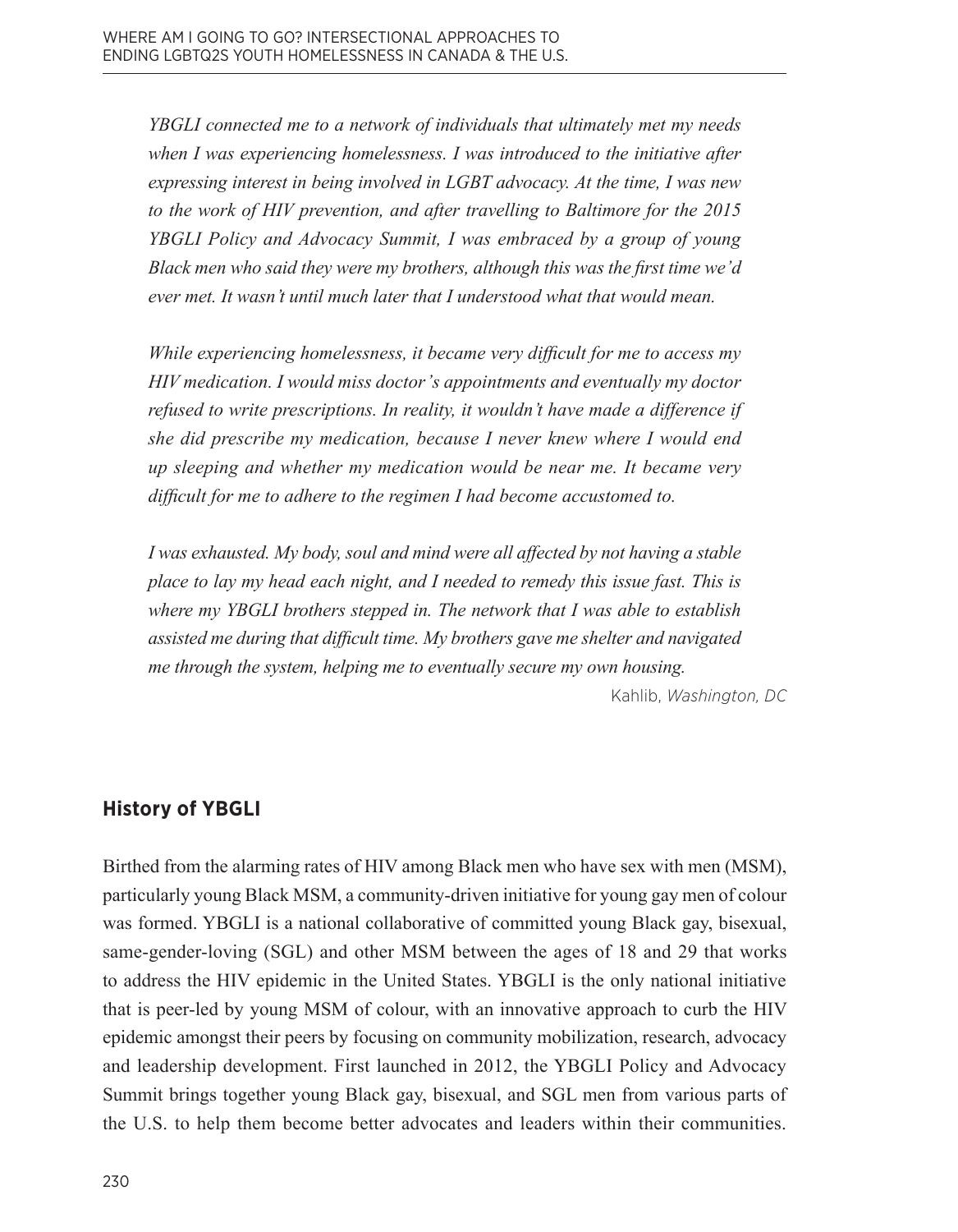Since 2012, four YBGLI Policy and Advocacy Summits have occurred across the country, in the epicentres of HIV in Black MSM (Washington, DC; Atlanta, Georgia; Baltimore, Maryland; and Baton Rouge, Louisiana), bringing emerging young Black MSM leaders together for a 4-day intensive personal development and community-building summit.

While YBGLI's work is centred on the disproportionate incidence of HIV in our community, it is not the only driving force of our work. We understand that HIV and the increased risk for HIV within our communities go hand-in-hand with other social determinants of health. Through our Policy and Advocacy Summits, we are able to expand the conversation to focus on key factors affecting young Black gay men. While an important task is training participants in those specific areas previously mentioned, we also concentrate on current issues the community is facing. In 2015, the main focus was to increase the visibility of young Black gay men and instill self-appreciation in participants.

*Homelessness is a national issue that requires a collaborative approach led by community members taking a stand for outcomes to benefit those who are affected, the majority of whom are young people. Homelessness is a symptom of multiple issues that affect our communities nationwide, and it is an issue directly addressed by YBGLI's mission. Homelessness affects young Black gay men at alarming rates. YBGLI comprises a collective of organizing committee members working to find regional and national solutions, even if it means providing resources to our peers using our own means. The U.S. is under a tremendous amount of pressure with regard to the increase in racial disparity, inequality, homophobia, bullying and family rejection. These issues coexist in the experiences of young LGBT individuals of colour, and often result in homelessness.*

*For over a year, at the age of 17, I became homeless. I struggled with my sexual identity for several years, and coming out did not help with the process. The struggle ultimately put my family and me at odds, which landed me on the streets, homeless. I reacted to the situation the same way any average teenager would: I was left hungry, alone and feeling hopeless. During this time, I began hanging out with other LGBT homeless teenagers who were also struggling to survive on their own. It was at this point that I was introduced to sex work as an option for survival. I began meeting guys (older men mostly) to go home with, so that I could have a place to sleep and food to eat.*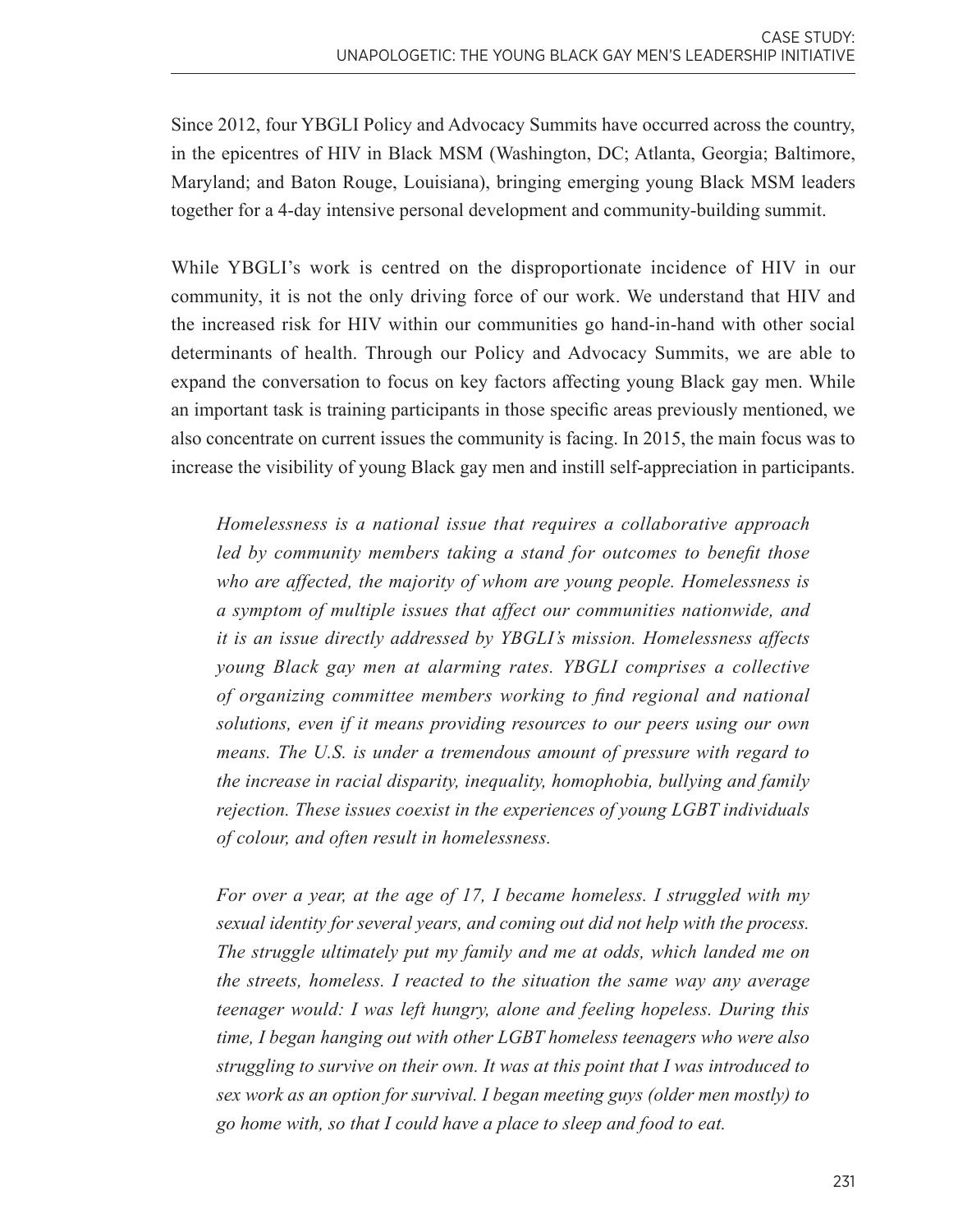*I have learned multiple things about myself as a result of attending the summit. The most valuable lesson for me is that I am worthy of a seat at the table. I work hard, and I have dedicated the last 6 years of my life to the LGBTQ community. Other people may have multiple degrees and lengthy resumes, but I have passion, love and experience on my side. My voice deserves to be heard, and I intend to speak as loudly as I have to in order to make a difference in someone's life.*

*YBGLI seeks to empower and assist young Black men on their journey to becoming leaders in both their community and the professional field of their choice. Many of our members have experienced homelessness and have dedicated their work toward finding ways to put an end to this problem. YBGLI offers the space for young people to come together, find common bonding experiences, plan, organize and take action. Homelessness will continue to be a priority issue for YBGLI until solutions are developed to keep our brothers off the street.*

D'Angelo, *Richmond, Virginia*

When we talk about the homelessness of lesbian, gay, bi-sexual, transgender, queer, and two-spirit (LGBTQ2S) youth of colour, visibility and self-appreciation are often absent in the conversation. Visibility is often absent because of the stigma and stereotypes that are associated with homelessness. People then choose to opt out of being a part of 'that community.' Similarly, young Black gay men don't always instantly connect with the construct of the larger 'gay community,' and may not yearn to be part of it. By increasing the visibility and expanding the networks of young Black gay men, YBGLI Summit participants are able to engage with and experience other young Black gay men in a professional setting. This is something they may not see in their local communities. We believe that if we can show other LGBTQ2S youth of colour experiencing homelessness the different types of housing instability that exist, we will be able to better meet the needs of this invisible population that does not always identify as 'homeless.'

*I remember a time when YBGLI didn't exist, a time when there wasn't a national movement to bring together young Black gay men. I was actually part of one of the first attempts in 2008 as a participant in the Creating Responsible Intelligent Black Brothers (CRIBB) fellowship through NAESM, Inc. Prior to*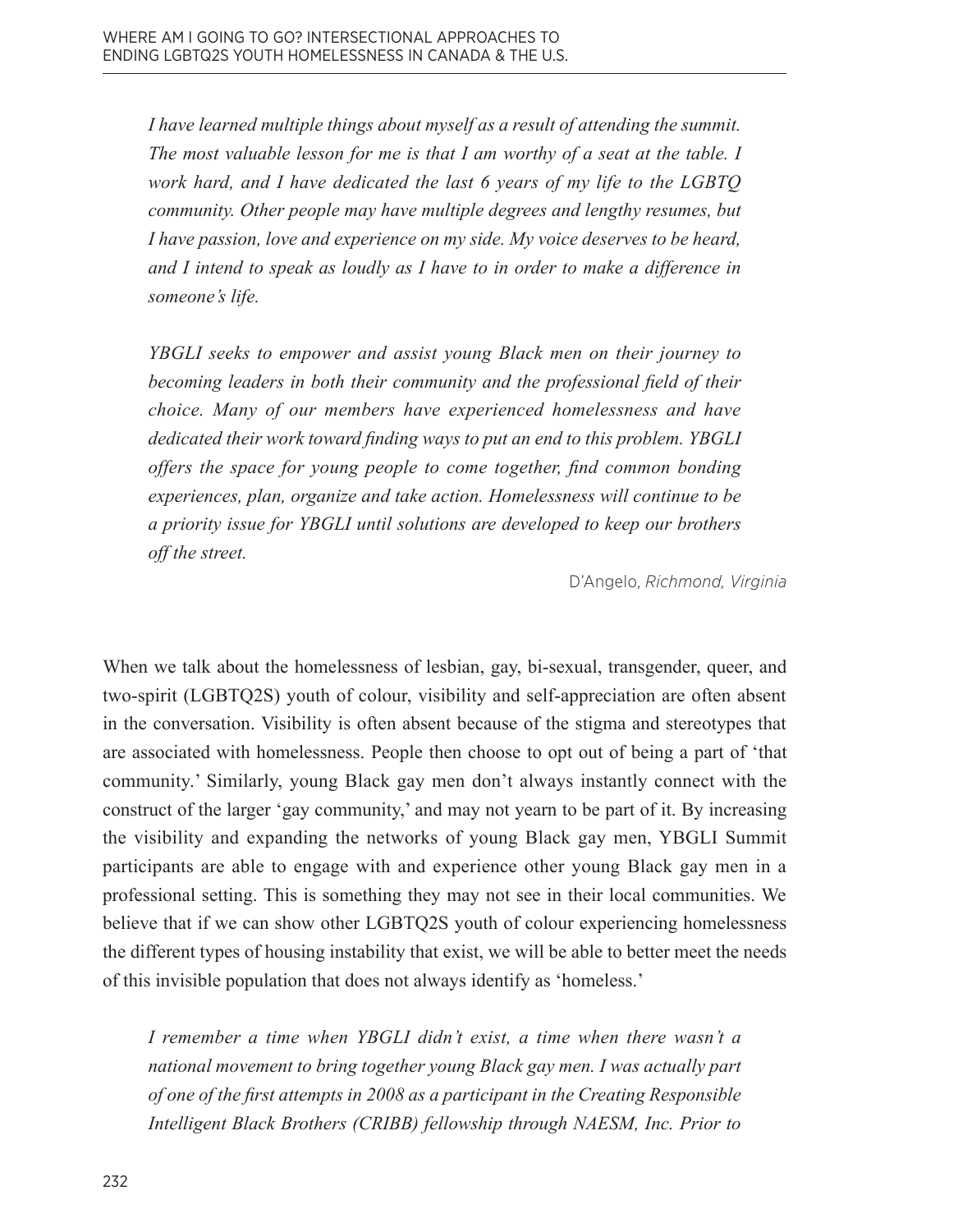*that, my outlook was limited by what I experienced and what I had access to.* 

*After graduation from middle school, I got the ultimate graduation gift of being homeless at the age of 12. At the time, I didn't realize I was homeless because my sister and I ended up staying with my older brother in his one-bedroom apartment in Queens. I thought you were homeless only if you didn't have a 'home' to go to. Since my high school was in the Bronx, I had to wake up at 4:45 every morning to make the 2-hour-and-15-minute commute to school. I was often late, and at some point my grades started to suffer. There were days I wanted to give up. Days I didn't want to wake up. Days when I felt like it was too much for a teenager to deal with. My temporary living situation seemed to become permanent when I finally realized, by my sophomore year in high school, that I was homeless. I started to spend a lot more time in school and partake in after-school activities and clubs, often not getting home until after 10 p.m. I managed to pass my classes and graduate from high school.*

*While most college students wanted to live on campus for college, I needed to live on campus so I could finally have stable housing. My college years were my most transformative years, when I was able to gain my independence out of state. I started working in the field of public health during college. When I attended the first YBGLI Summit in 2012, it was the first time I gained tangible skills from a conference that could be applied to my everyday personal life. By the conclusion of the summit I knew I wanted to be involved with the organizing efforts. YBGLI was a way for me to take what I had learned along the way and instill that knowledge and skill set in my peers. If YBGLI existed when I was a teenager experiencing homelessness, I wouldn't have rushed the process to become an adult. I know for sure I would have made better decisions, because I had no one to talk to that I could relate to, and no one who could explain to me that things would truly get better with time.*

DaShawn, *Bronx, New York*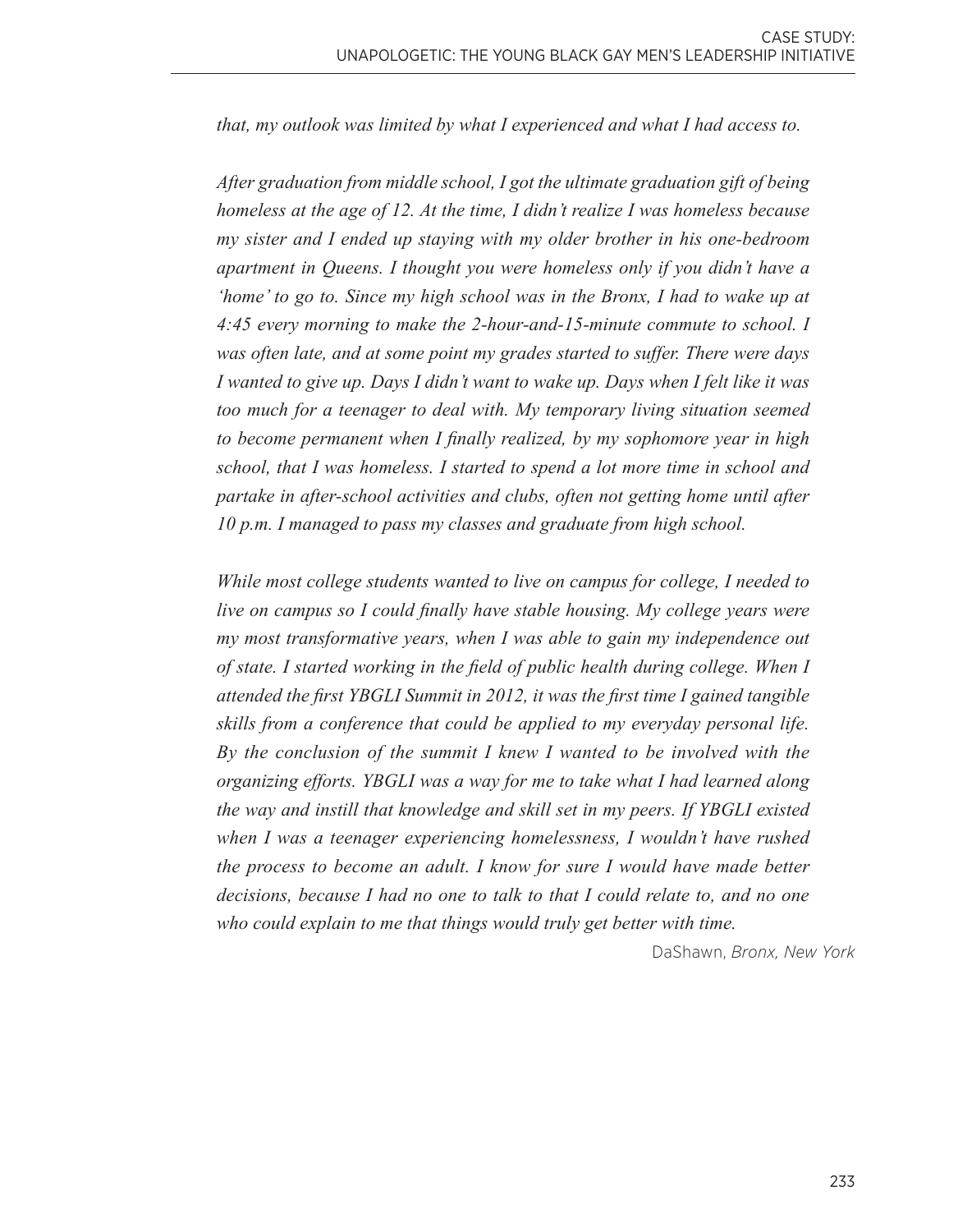# **YBGLI Policy and Advocacy Summits**

The third Policy and Advocacy Summit was held in Baltimore, Maryland in March 2015, and brought together 70 young Black gay men between the ages of 18 and 29. The YBGLI Organizing Committee made sure the intensive 4-day leadership meeting was filled with learning, coalition-building, leadership training and personal development. While the 2015 cohort did not know what to expect, they were challenged to step outside their comfort zone, let their traditional shade guard down, and become vulnerable to strangers. Since we are often guarded and judged within our own communities, YBGLI makes it a critical point to create an inclusive environment where everyone is on the same level. In order to ensure that those invited are able to attend the summit, YBGLI removes the often costprohibitive registration fee and provides housing and transportation to everyone accepted into the summit. Meals and social events are also included in the 4-day summit that fosters fellowship and organic bonds among participants.

This organic vulnerability typically occurs early in the summit, setting the tone for the rest of the conference. As participants sit in a room full of other young professionals who are also their peers, the summit serves as a reminder that they are no longer alone. They have a community to support them. This was made possible in the 2015 Summit by the opening session, led by Dr. Robert Miller, who tasked participants to unpack and confront the pain in their lives. For many participants, this was the first time they were able to see they were not alone, and no matter how established someone seemed to be, they were also dealing with their own issues. We view this experience as a revolutionary act of love—one that existed throughout the 4-day summit as participants received positive affirmations about having been selected to attend the summit. Certain sessions focused on the work that participants had done in their own communities, while other sessions focused on the information that would help them personally and professionally in the future. Once the summit concluded, most attendees felt appreciation for the contributions they have made in their own communities, acknowledged that there is more work to do, and realized irrevocably that they are young, gifted and whole. The 2015 cohort experienced selflove and the opportunity to take pride in, and be a part of, the Black excellence that has continued to carry our community forward.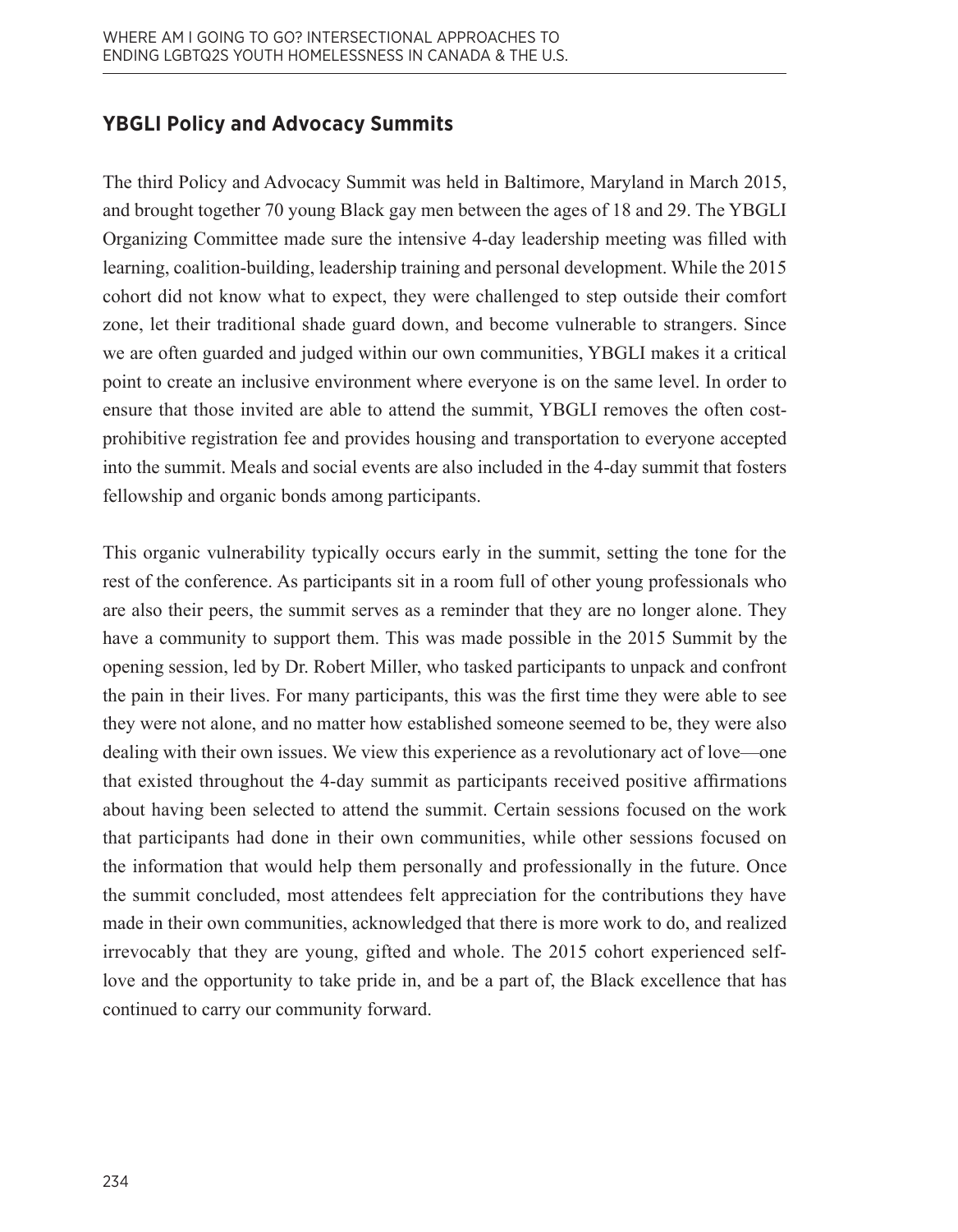# **YBGLI Summit Reflections**

Concluding the 2015 Summit, participants were asked to reflect on their experiences and explain what the summit meant to them. Below are four unique accounts of young Black gay men's experiences from across the U.S. as they explain the impact of the YBGLI Summit on their lives:

*Love means seeing and embracing the humanity of all people because they deserve it now. I know that I struggle with accepting love and affection from others because I have an insecurity that unconditional love cannot exist. This conference was the first time that I was confronted with my fear of loving Black gay men, accepting their affection, and being okay with showing my own. I am always so guarded, even with the people I love the most. Even when I think*  I am giving all of me, I know that I am still guarded. These men helped me *realize I can show my emotions, show that I care, show that I am scared, and be okay at the end of the day. There is no reason to withhold these feelings, especially with the community that has the ability to understand me the most. Without the lens of HIV/AIDS advocacy work I could not see the humanity of my community, my Black gay men community. Now those walls of oppression have been shattered, and I can see now that my world of isolation was fuelled by the missing love I needed from my community. There is no one flavour of Black gay men, and we ALL deserve love and support from one another.*

Prentiss, *Fairborn, Ohio*

*Through my experiences during this conference, I have learned to love me so*  much more. It was the last day when I learned my greatest life lesson thus far. *All weekend we had been told how brilliant we are, but it wasn't until that last day that God gave me the power to accept that I was a part of the brilliance that had been exhibited all weekend. Often, we forget to give ourselves our own flowers, and in that moment I began crying tears of joy. I had found a new love within me and for me. And I thank all my brothers and sisters from the #YBGLI2015 Summit for helping me achieve this.*

Christopher, *Rochester, New York*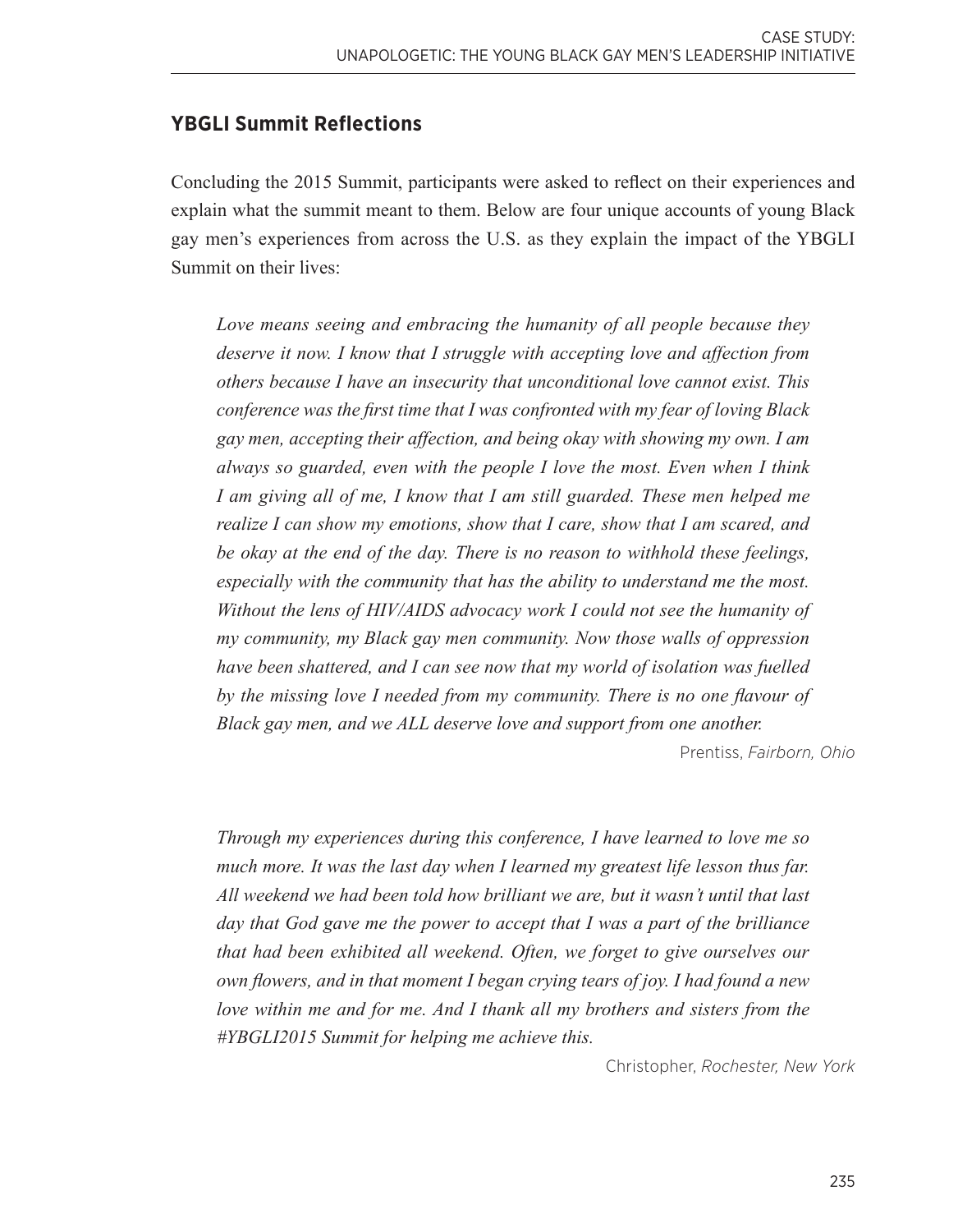*The summit made me realize that I'm not as open as I should be, especially toward people with open arms. During the spirituality session, I was looking my soul right in the face and I had confronted everything. I discovered that being bullied throughout middle school and being ridiculed in my own home really took a toll on me, and I've been holding on to it this whole time. It's what has been holding me back from being vulnerable and trusting of others. But it's time to knock that 20-foot wall down. The summit knocked it down to about 3.7 feet. Meeting the lovely people at the summit helped me overcome that barrier. I feel like they are family, and that I can show some emotion and will be understood and comforted. And for that, I'm forever grateful.*

Breonte, *Charlotte, North Carolina*

*Before the conference, I had very little interaction or training with HIV advocacy. From my perspective, advocacy meant supporting those who were positive. I thought that a positive status meant bed-stricken days, restless nights and an untimely death sentence. At the summit I had to refocus my lens. I learned the key issue of advocacy is stopping the dramatic increase of the incidence of HIV, especially for Black MSM. That essential piece, the undying commitment to fighting HIV, and the unequivocal love for our Black brethren, was what I witnessed from each and every person at the YBGLI Summit. It was because of those ideals that 70 strangers from all over the country came together like family. My refocused plan is to leverage the knowledge learned and the strong network of individuals from YBGLI to better educate those at risk of HIV. Care begins with prevention, and care begins with me.*

Therlow, *New York, New York*

#### **2016 Policy and Advocacy Summit and Beyond**

YBGLI utilizes a peer-driven model to develop the leadership skills of young Black gay men. As such, YBGLI populated the 2015 and 2016 summit organizing committee with 10 participants from previous summits. The collective dynamic of the organizing committee brought together expertise in various backgrounds including research, policy, community organizing, business development, program management, health services and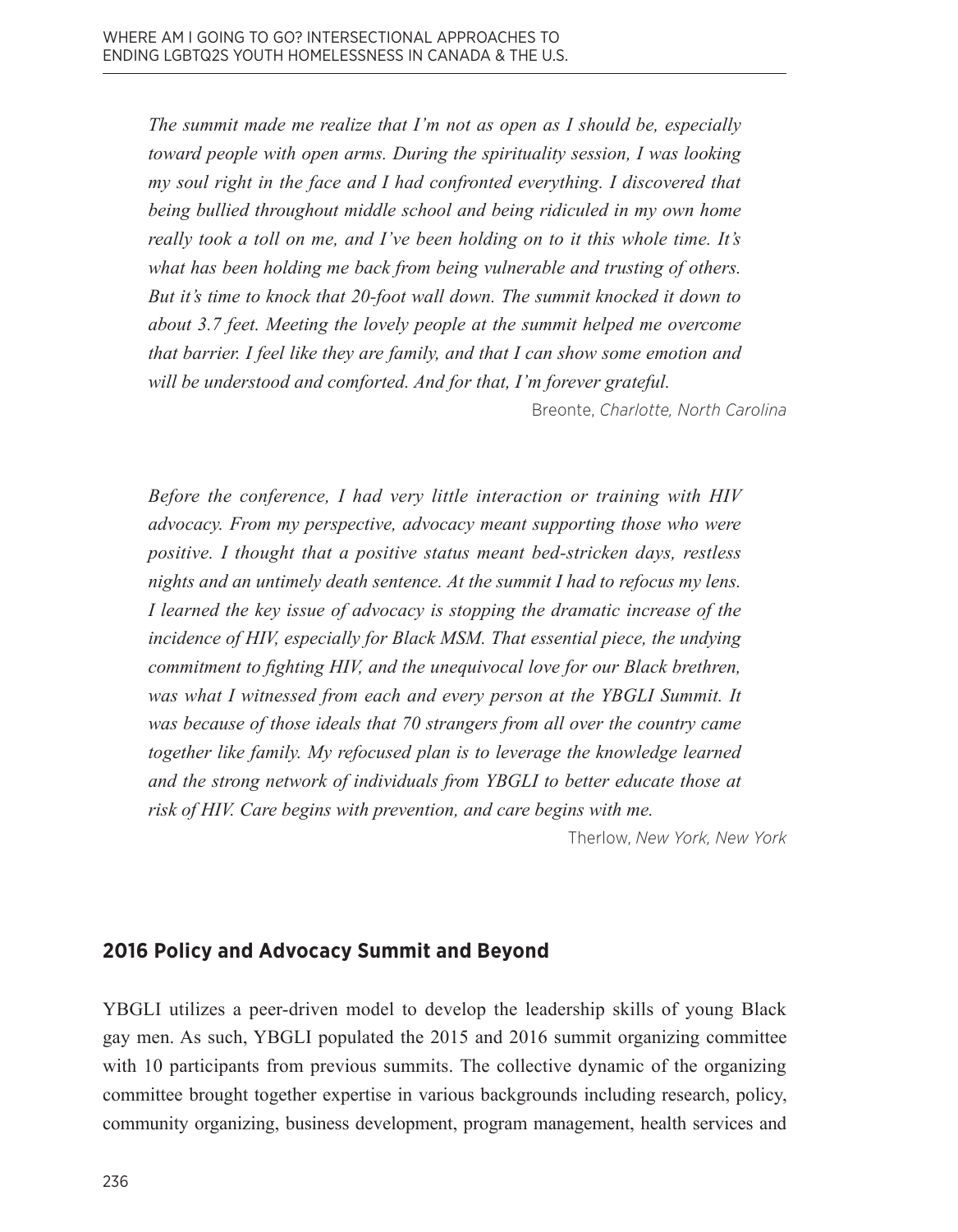entertainment. In addition, this was the first time the organizing committee had five serving committee members who had previously experienced homelessness or housing instability.

Recognizing the national climate around issues of race, gender and sexuality, the 2016 Policy and Advocacy Summit had a strong focus on racial equity, arts, culture and social justice. The meta-goal for YBGLI's 2016 summit was two-fold: 1) To enhance the leadership and managerial skills of those engaged in pertinent advocacy on a local, regional and national level; and 2) To develop a movement that shines light on the structural, political and social realities that may hinder or impair the ability to succeed for young Black gay men.

Despite billions of dollars in federal funding for HIV prevention, and decades of HIV-related interventions and research, the disparity in infection rates for different populations—with young Black MSM being particularly affected—only seems to be getting worse. Much of this can be attributed to various social determinants of health, such as lack of access to services, institutional and structural barriers, and homelessness.

YBGLI can serve as a model for LGBTQ2S youth of colour facing other disparities, such as homelessness, through the initiative's direct focus on peer-led capacity-building and programming implementation. YBGLI works to bridge social justice platforms to begin to break down the silos that exist, through programming that provides gay, queer, SGL and other MSM of colour with personal and professional development, in addition to fostering a mentorship model to continue relationships after the summit ends.

Most importantly, every summit participant leaves with a larger network of access. The 2016 Policy & Advocacy Summit specifically showed that participants' basic needs are paramount to personal development. YBGLI raised over \$265,000 to convene the four previous summits. YBGLI has also provided housing and transportation during each summit to participants, approximately 300 young Black gay men to date, to elevate social and structural barriers.

YBGLI Summits highlight national efforts to bring together a community often classified as 'marginalized' to build organic coalitions and support networks. The summits continue to convene a diverse group of young Black men from various class and educational backgrounds. In addition, the summit continues to attract a range of men in various fields, including politics, finance, policy, higher education and health.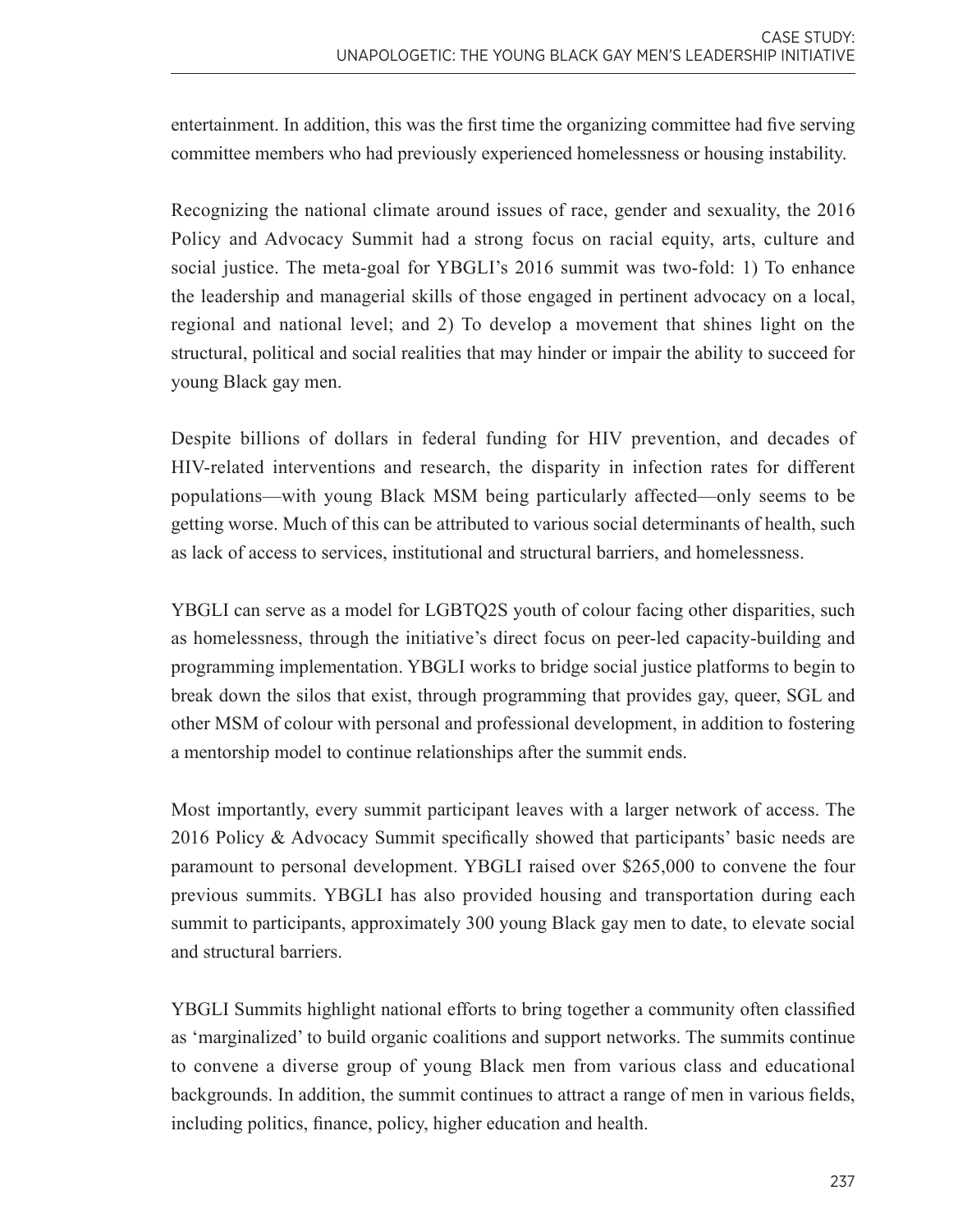# **About the Authors**

### *DaShawn Usher*

Community Engagement Manager, Project ACHIEVE Advisor, Young Black Gay Men's Leadership Initiative [dashawn.usher@ybgli.org](mailto:dashawn.usher%40ybgli.org?subject=)

DaShawn Usher is a health communicator and HIV prevention advocate, who has worked in the field of public health for the past ten years. He has extensive experience in HIV prevention services, recruitment, program coordination, community mobilization, and community engagement locally, nationally, and internationally.

# *D'Angelo Morrison*

Regional Officer, Young Black Gay Men's Leadership Initiative [dangelomorrison@gmail.com](mailto:dangelomorrison%40gmail.com?subject=)

D'Angelo Morrison is a young Activist/Advocate from Atlanta GA, who has been working for over 7 years on issues that disproportionately affect the LGBT community. Within YBGLI, D'Angelo currently holds the position of the Regional officer, working towards expanding YBGLI's reach and impact with black gay men nationwide. In addition to his work with YBGLI, D'Angelo is also a member of the National Youth Forum on homelessness and he works at NAESM as the PrEP Coordinator.

### *Kahlib Barton-Garçon*

Vice-Chair, Young Black Gay Men's Leadership Initiative [kahlib.barton@ybgli.org](mailto:kahlib.barton%40ybgli.org?subject=)

Kahlib Barton-Garçon is a proud Black gay unicorn who lives unapologetically in the intersections of feminine and masculine. They are an advocate for queer liberation within the Black gay community and feel that in order to achieve this, it requires a commitment to social justice across Black institutions; church being the first.